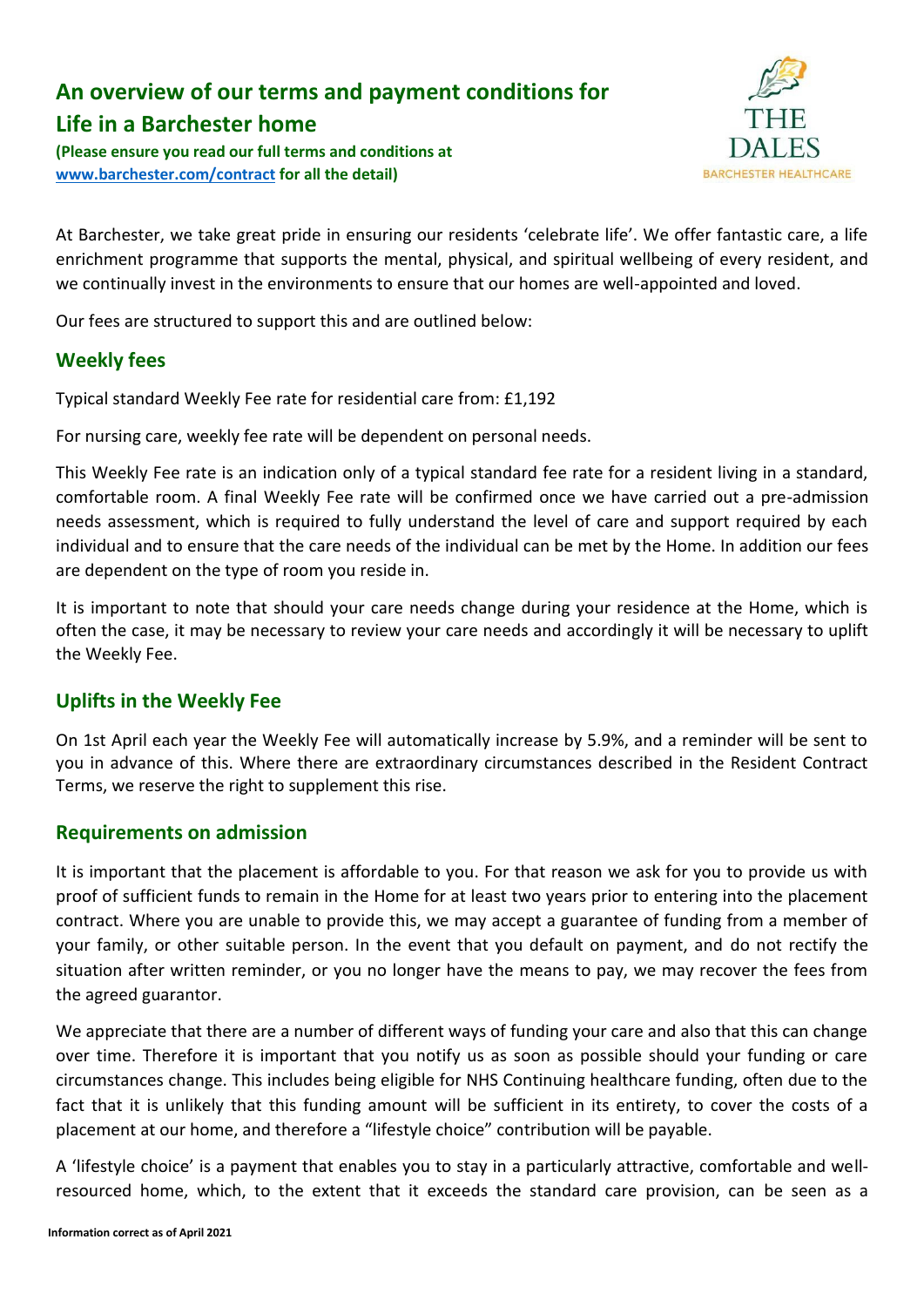"lifestyle choice".

The NHS Continuing Healthcare funding payment is unlikely to be sufficient to cover the full service we offer in our well-appointed, comfortable and well-resourced Barchester Home. If you wish to stay or remain in our Home, and we are able to provide the care you need, we will advise you of a "lifestyle choice" contribution.

Similarly, where you are assessed as eligible for local authority funding, the sum paid by the local authority may not (and is unlikely to) cover the full Weekly Fee we charge for the same reasons referred to above in respect of continuing healthcare fees, namely that the payment is made out of the public purse and covers only standard care provision rather than residence in our well-appointed Home. In order to stay, or remain in our Home it will therefore often be necessary to pay a "top up" to bridge the difference. Any "top-up fee" is usually paid by another person, usually a relative or significant person in your life. We reserve the right to terminate the placement if no "top up" payment is provided and hence it is important that you consider this when accepting a placement at our Home.

## **Refundable Deposit**

Upon admission to the Home, we will collect a Refundable Deposit, equivalent to two weeks' Weekly Fee. Full details about how this deposit is used can be found in our Resident Contract Terms available on our website and as a link below. The Refundable Deposit will be returned to you or your estate (minus any relevant deductions, as set out in the Resident Contract Terms with a breakdown of any such deductions (if applicable)) as soon as practicable and ordinarily within 28 days following termination of the placement and, in the event of death.

#### **Monthly Payment**

Payments are made calendar monthly, in advance, by direct debit which must be set up on admission to the Home. Prior to the direct debit being set up, your initial payment will need to be paid in advance by BACS or card payment and will be charged pro rata from your date of admission up until the commencement of the first direct debit collection.

## **What's included in the fee**

Our weekly fee includes items that you'd expect as part of your day-to-day living. Such as, 24 hour routine care in the Home and assistance with personal care; your bedroom and access to all facilities; heating and electricity costs; all meals (including a choice of meals), snack and drinks prepared daily by our chefs; housekeeping and laundry services; liaison with outside agencies e.g. medical practitioners and district nurses; activities and life enrichment programme (including routine trips out of home) and WiFi internet access.

Please note, the Weekly Fee excludes the following (by way of example only): personal newspapers; personal flowers; smoking or vaping materials; personal toiletries; hairdressing; dental care; manicures; beauty treatments; podiatry care or special outings e.g. theatre tickets. Further, the fee does not cover accompanying you to medical or similar appointments. Where such accompaniment is arranged this will be charged separately at a reasonable rate.

## **End of Life**

We are committed to do our best to ensure that everyone who chooses to stay with us to the end of their life should die well cared-for and with dignity. We pride ourselves on providing an exceptional after death service, in line with this commitment and as a result charge the After Death Service Fee.